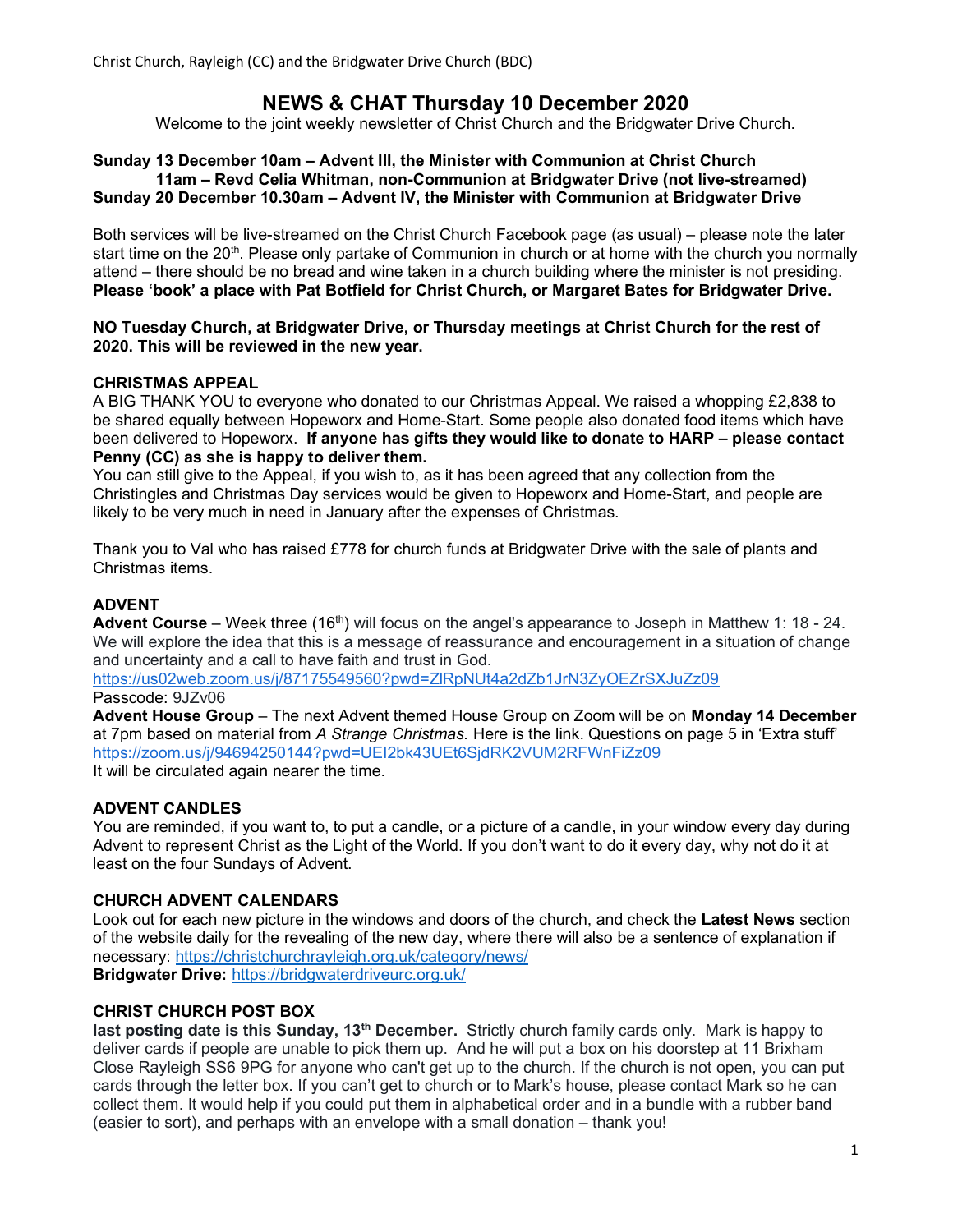Christ Church, Rayleigh (CC) and the Bridgwater Drive Church (BDC)

The RSCM Big Christmas Carol Service will take place at 6pm on Saturday 12 December. If you would like to take part, click here for details: https://us02web.zoom.us/webinar/register/WN\_ej2IoXBnSauJPs1Zs5eAZw

Zoom Carol Sing-a-long will take place at 7pm on Tuesday 15 December. Here is the link: https://us04web.zoom.us/j/8334513513?pwd=YzZPaVJSRzVkZGFJaWFkV0hEa0tPQT09 It will also be circulated by email, next week. Please join in – it's just for fun, no singing talent required! The more the merrier! All welcome from either church.

The week the Trussell Trust, who are campaigning for a hunger free future, are holding Plate Protest Week. People are invited to put one of their posters in their windows. There is one up at Christ Church, in the manse window and at Sandy's house.

'More than 1.2 million emergency food parcels were given to people by food banks between 1st April and 30th September 2020 – that's a 47% increase on the same period last year.



# CHILDREN'S SPACE – see attached Children's & Families News

# **DEVOTION**

This year, perhaps more than any other Christmas since the war, we can have a Christmas which is more about the real meaning of Christmas than all the trimmings. Many people won't see family at all, others may only see a few, for less time and no touching. Although shops are open again, due to social distancing and the inevitable queues, more people than usual may choose to shop less. Apparently, there is already a rise in home-made gifts this year. Carol singing will be very different – where it is allowed at all, it is only outside and by a small group – no congregational singing. While our church buildings will be open, things will be different – Christingles online, Carol service online, even services with people actually present will be livestreamed for the majority watching at home. But for many, this year won't be much different to any other year – those who live alone or have no family, people with family in other countries, the homeless, people who don't enjoy Christmas because their family is dysfunctional – and 'playing happy families' for a day is a nightmare, people who can't afford gifts… the people, frankly, that we tend to forget about when we are planning our big Christmas dinner. But it is precisely those people that Jesus cares about. God wasn't born into a nice middle-class family with 2.5 children and lots of grandchildren. God was born into the 'terrible domestic mess… of a young couple in an occupied nation.' 'Suspicion, adultery, a death sentence, shame, disgrace, poverty, exclusion, embarrassment' (Krish Kandiah) – those were the things attendant on the birth of Jesus. God is big enough to handle the mess of our lives and use the most traumatic and strange circumstances to bring grace and redeem the world. Surely, we can overcome this different, difficult Christmas and focus on the real meaning?

Mary said a resounding 'yes' to God's message via the angel Gabriel. What will you say yes to in the coming year? (see Tips & Ideas)

#### From #64Million Artists: 10<sup>th</sup> December is Human Rights Day

Could you write a poem that captures what Human Rights mean to you? Or, you could write about your community and any changes you'd like to see! It could be one long sentence, or if it's a poem 10 words, 5 words, 10 words – (Article 25 encapsulates the rights we are entitled to, so write a poem using 25 words)

#### **RESOURCES**

New weekly reflections for Advent from St Paul's Cathedral by The Revd Dr Carys Walsh: https://mailchi.mp/465c0ed39978/coming-up-from-st-pauls-cathedral-1371660?e=e30a1f608a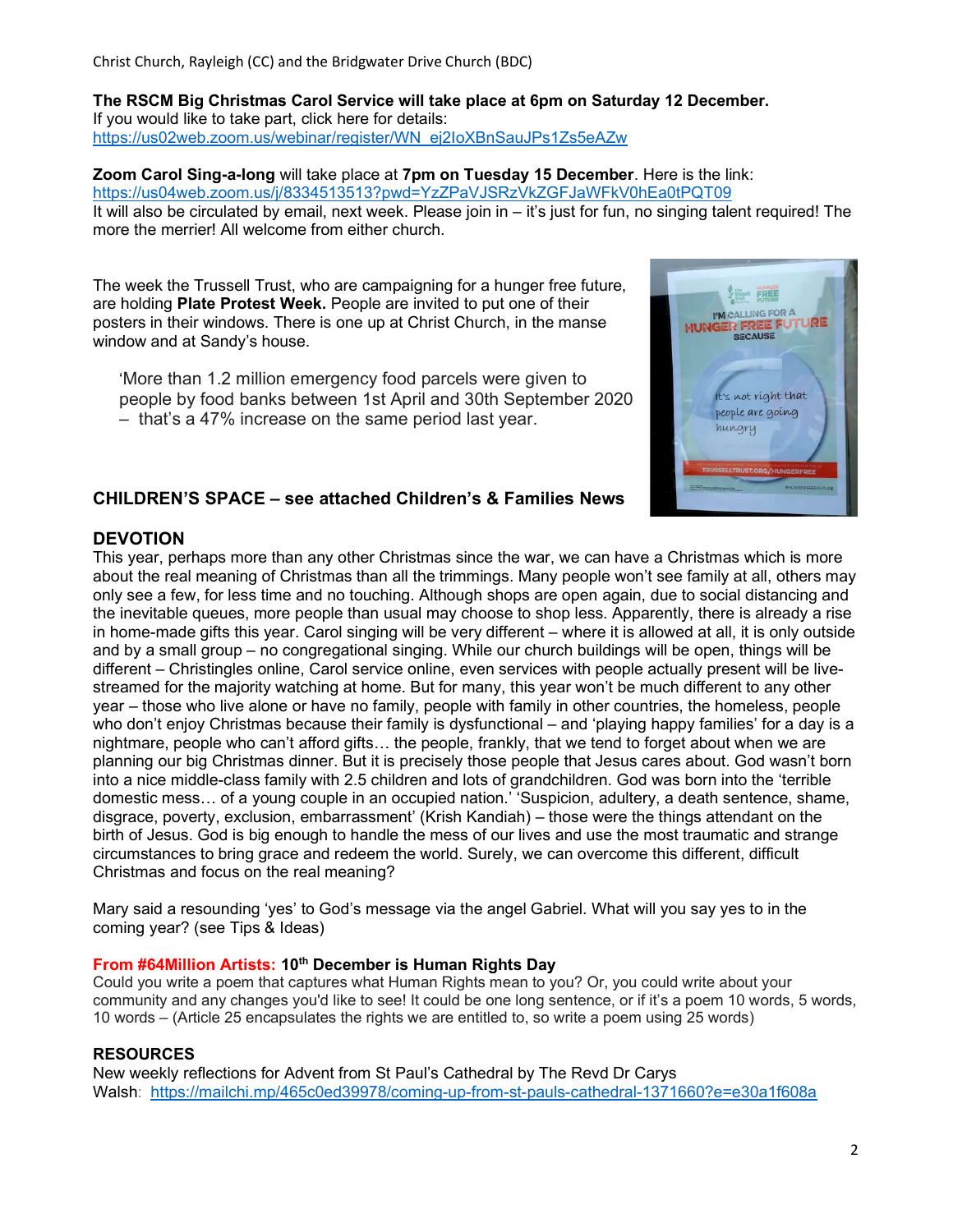Christ Church, Rayleigh (CC) and the Bridgwater Drive Church (BDC)



# TIPS & IDEAS

The third exercise from Five Impossible Things to Believe Before Christmas

3. "Daring to say 'yes'"

\* Locate an image or icon of the Annunciation (there will be 100s if not 1000s of different versions on the Internet). Look closely at the encounter between the angel and Mary. What do the gestures, body language and composition of the picture tell you?

 $*$  Using the same image – just contemplate it for a few minutes. Think about how Mary said 'yes'. What might there be that you should be saying 'yes' to? (maybe being Church Treasurer?! (CC folk) )

## PRAYER CORNER

I invite all of you to set aside time daily to pray for our churches and members but also for the whole nation and world. I am praying 'live' with a short devotion every day, Monday – Friday, on the Rev Naomi Facebook Page, then shared with both church FB pages.

This week's (CC) prayer theme (each week is from a different Gospel): **Mark.** Mark proclaims for us that Jesus is Emmanuel, He's here, He's Messiah, He's God in person. The world has changed and is changing, but God is here, right now. Wow!! Pray with thanksgiving for this precious, indescribable gift.

#### Particular prayer requests this week:

Barbara and Richard. Surgery was successful and Barbara is now home Della and Alan Grace and Phil Chris, a friend of Sally Anne, following a fall Clive & Jan Linda, Merle Carter's daughter (Merle died last week)

Naomi had a novel published in 2008. It has just been re-released in a new edition. Information was circulated about how to order it online, but for those of you who don't 'do' the internet and might like a copy. Let Naomi know, and she can order you one. £8.20 per copy. She is happy to sign and deliver copies! This is not a completely shameless plug – any royalties received will go to charity. Some copies have now been ordered which should arrive before Christmas. Makes a great Christmas gift!

News & Chat was never intended to go on indefinitely, but as the restrictions to church life have continued, so has N&C. There are still likely to be restrictions for some months in 2021.

Would you like N&C to continue until we are completely (or very nearly) back to normal? Please let Naomi know, by email, ordinary mail, or phone: minister@christchurchrayleigh.org.uk 07555 705530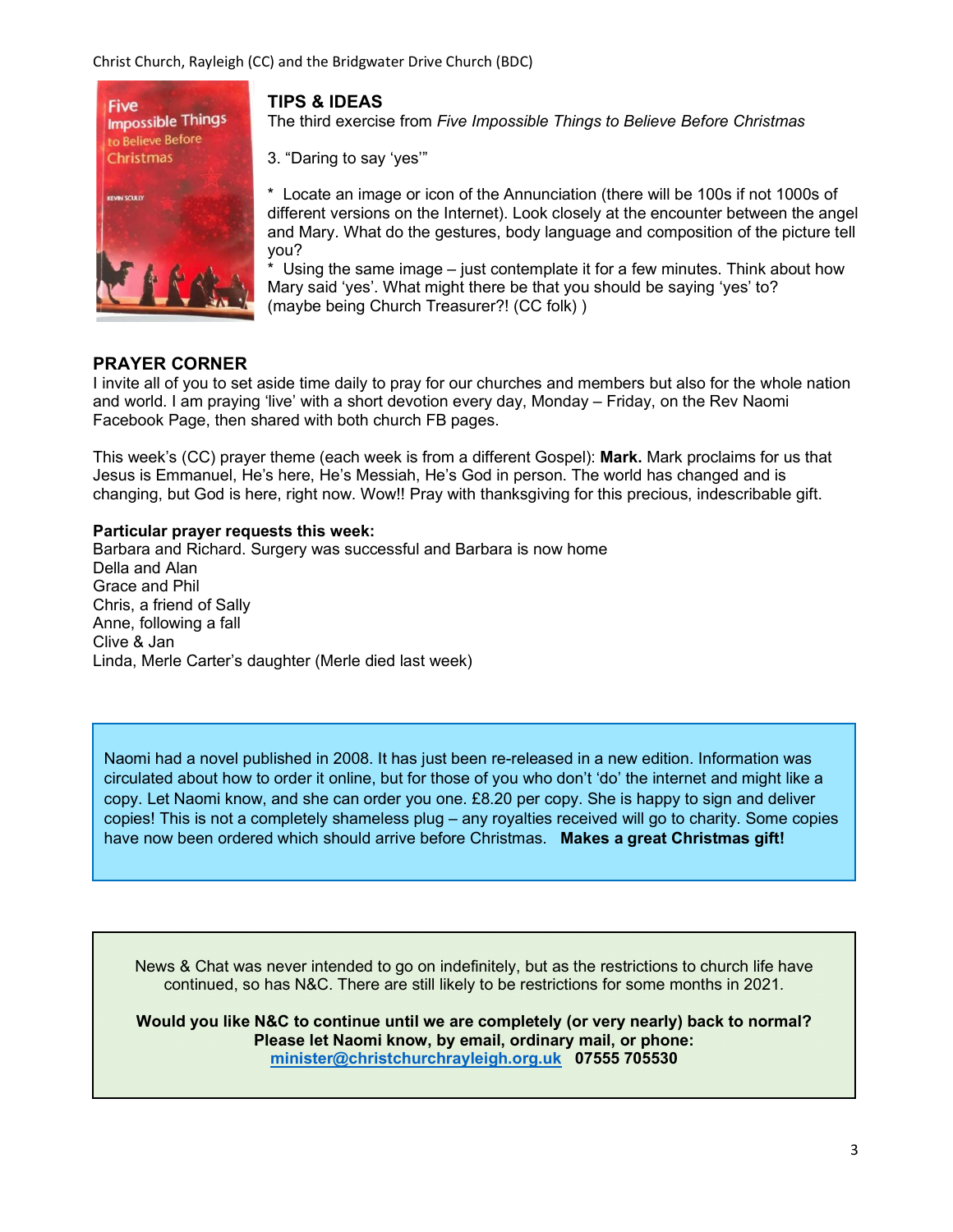BREAKING NEWS – the Posadas film can now be seen at: https://youtu.be/hZ4vZYeJPnM and on the Christ Church website – News and Virtual Church pages https://christchurchrayleigh.org.uk/ The link will also be posted to the CC Facebook page

Who knew there was such great acting talent within Christ Church! Naomi and Sandy definitely have plans to exploit, we mean encourage this in 2021! Thank you to all the wonderful 'inn-keepers' – Michelle, Robert & Helen, Sue & John, Sally, Claudia for filming and of course the 'star' – Dexter the Donkey!